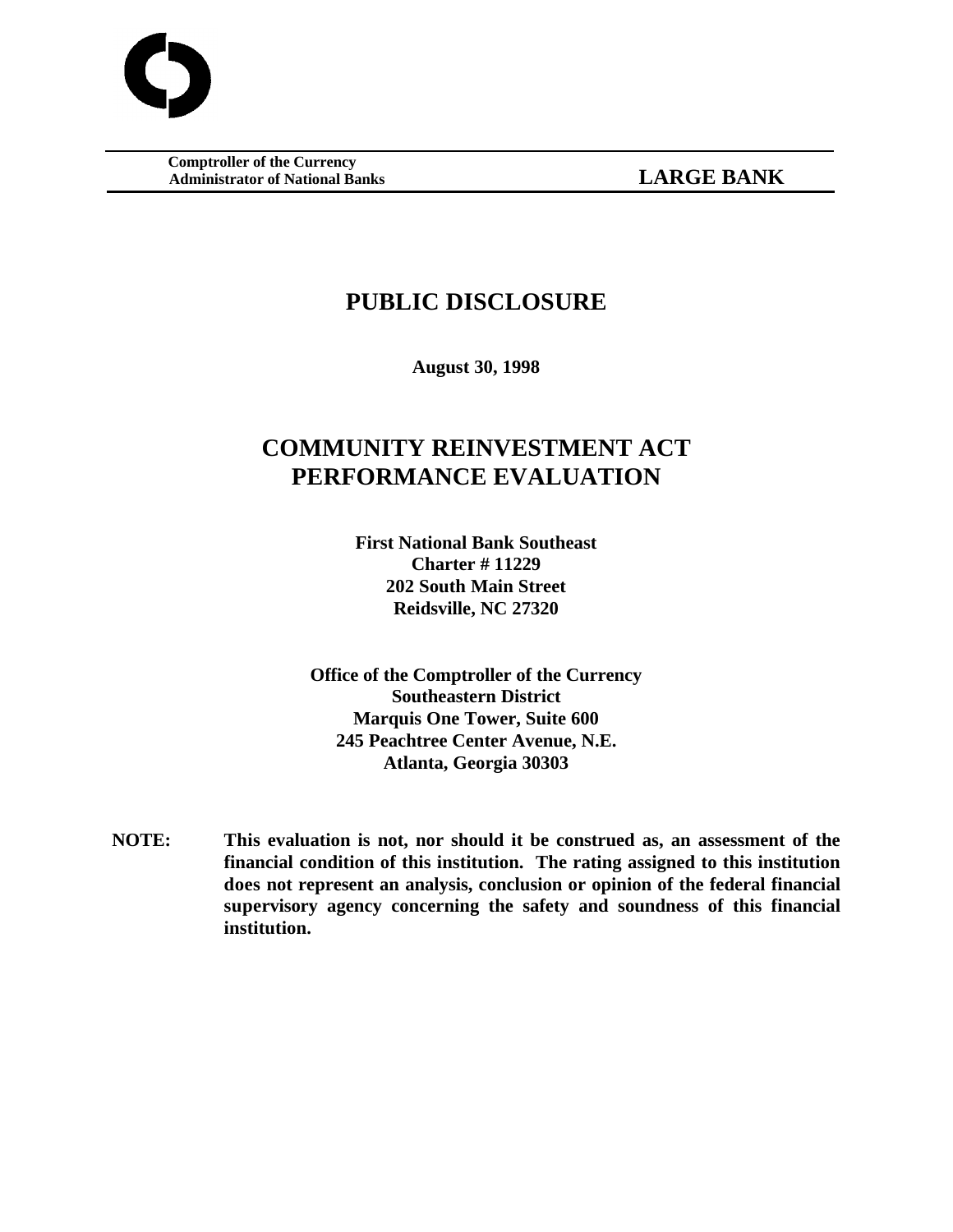#### **GENERAL INFORMATION**

*The Community Reinvestment Act (CRA) requires each federal financial supervisory agency to use its authority when examining financial institutions subject to its supervision, to assess the institution's record of meeting the credit needs of its entire community, including low- and moderate-income neighborhoods, consistent with safe and sound operation of the institution. Upon conclusion of such examination, the agency must prepare a written evaluation of the institution's record of meeting the credit needs of its community.*

*This document is an evaluation of the Community Reinvestment Act (CRA) performance of First National Bank Southeast prepared by the Office of the Comptroller of the Currency, the institution's supervisory agency, as of June 30, 1998. The agency rates the CRA performance of an institution consistent with the provisions set forth in Appendix A to 12 CFR Part 25.*

**INSTITUTION'S CRA RATING:** This institution is rated Satisfactory.

The institutions record of lending to borrowers within its assessment area is good. The distribution of loans by income and geography reflects reasonable penetration. No violations of the substantive provisions of the antidiscrimination laws and regulations were identified.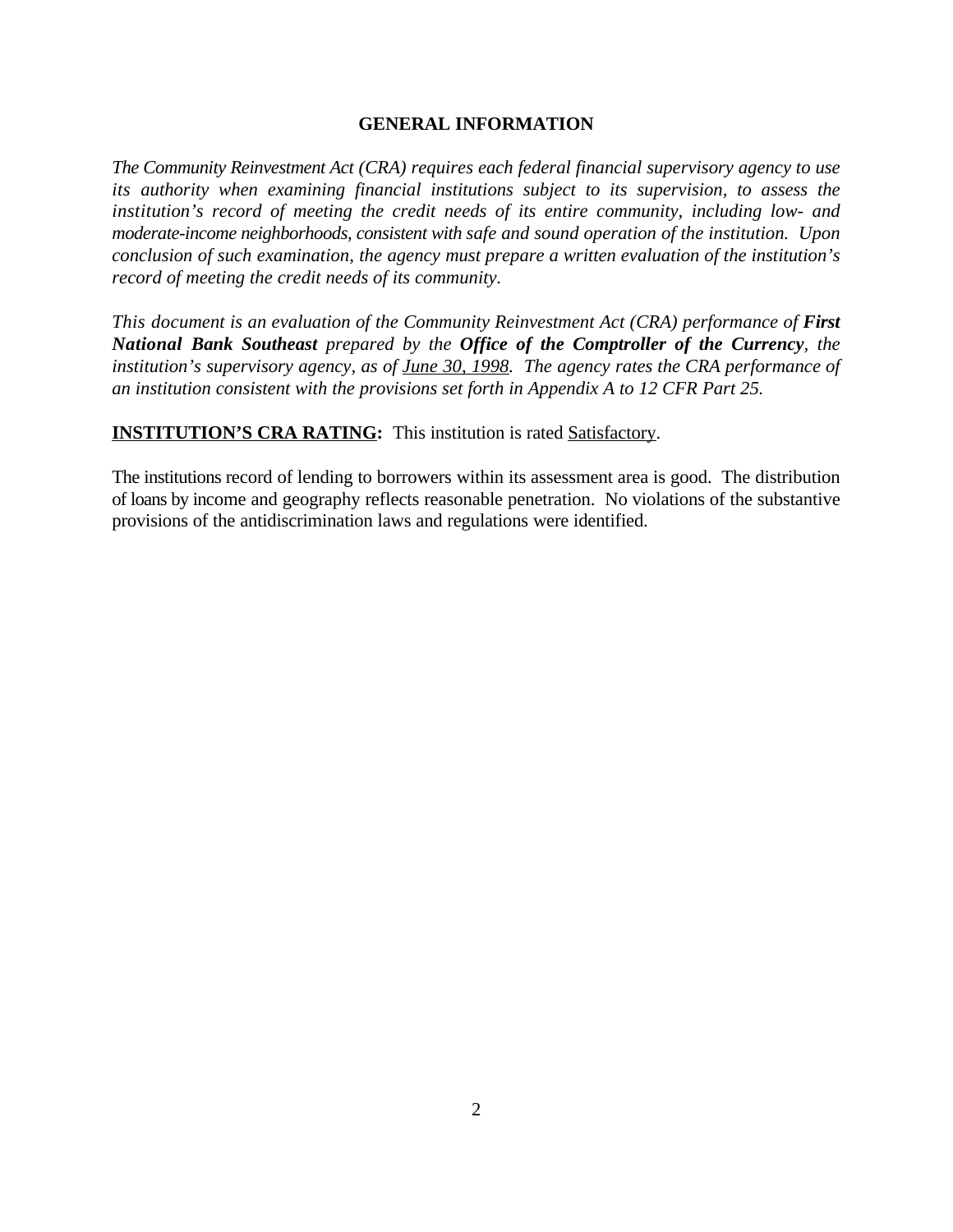| <b>FIRST NATIONAL BANK SOUTHEAST</b><br><b>Performance Levels</b>                                           |                                                                   |                                                                 |                                                                            |  |
|-------------------------------------------------------------------------------------------------------------|-------------------------------------------------------------------|-----------------------------------------------------------------|----------------------------------------------------------------------------|--|
| <b>SMALL</b><br><b>INSTITUTION</b><br><b>ASSESSMENT</b><br><b>CRITERIA</b>                                  | Exceeds<br><b>Standards</b><br>for<br>Satisfactory<br>Performance | Meets<br><b>Standards</b><br>for<br>Satisfactory<br>Performance | Does not<br>meet<br><b>Standards</b><br>for<br>Satisfactory<br>Performance |  |
| Loan-to-Deposit<br>Ratio                                                                                    |                                                                   | X                                                               |                                                                            |  |
| Lending in<br>Assessment<br>Area                                                                            |                                                                   | X                                                               |                                                                            |  |
| Lending to<br><b>Borrowers</b> of<br>Different<br>Incomes and to<br><b>Businesses</b> of<br>Different Sizes |                                                                   | X                                                               |                                                                            |  |
| Geographic<br>Distribution of<br>Loans                                                                      |                                                                   |                                                                 |                                                                            |  |
| Response to<br>Complaints                                                                                   |                                                                   | No Complaints Received                                          |                                                                            |  |

*The following table indicates the performance level of the First National Bank Southeast with respect to each of the five performance criteria.*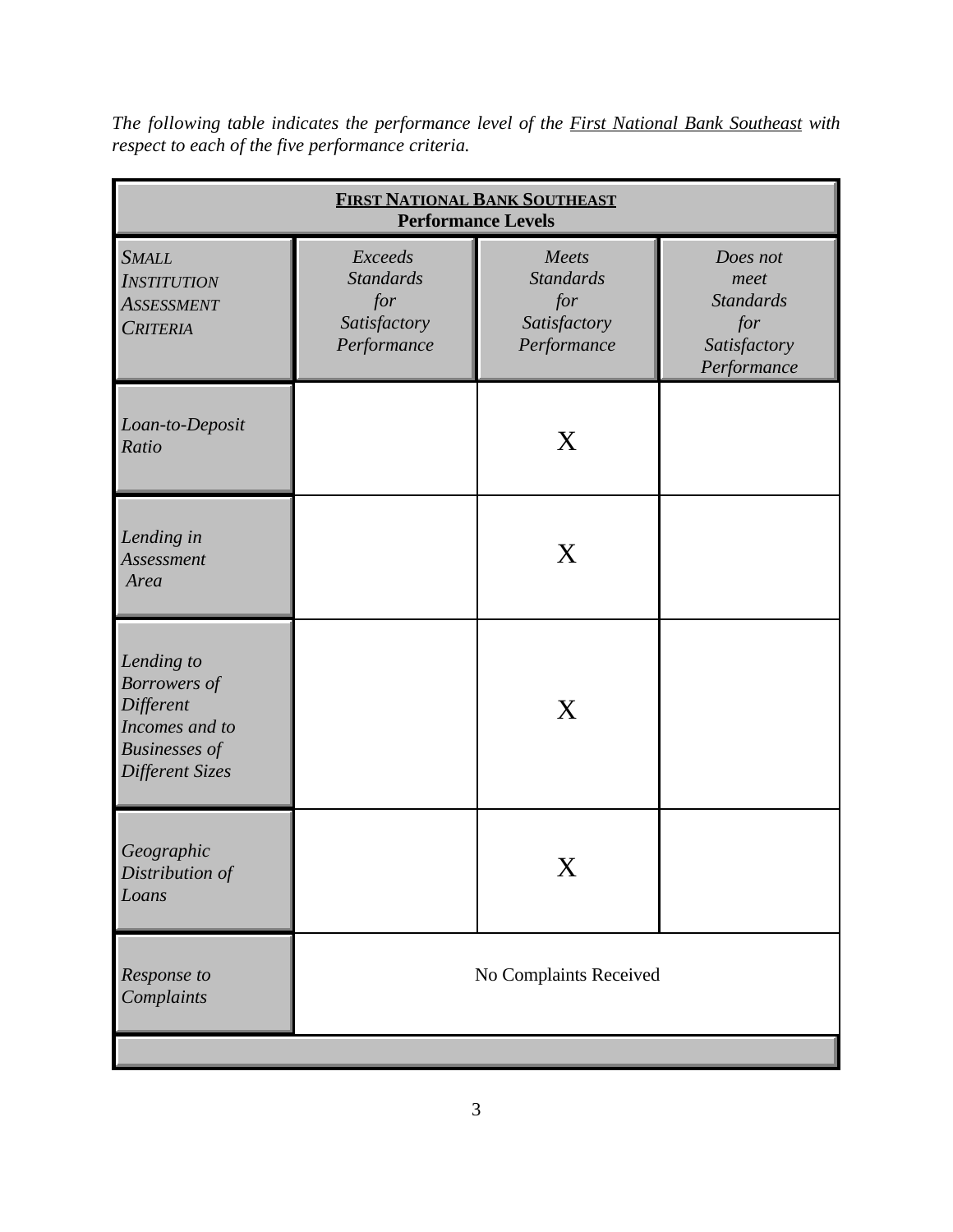#### **DESCRIPTION OF INSTITUTION**

FNB Southeast is a ten branch institution headquartered in Reidsville, North Carolina. In addition to three offices in Reidsville, the bank operates offices in nearby Greensboro, Eden, Ruffin, and Madison, North Carolina. The bank also operates a branch in Wilmington, North Carolina. FNB Southeast is a \$368 million wholly owned subsidiary of FNB Financial Services Corporation, a one bank holding company. There are no known financial or legal impediments that would impair the bank's ability to meet the credit needs of the assessment areas.

The bank's primary business strategy is to meet the needs of small businesses and retail customers. There are numerous other financial institutions in the bank's assessment areas. Competition is keen with a mix of branches of large and regional banks as well as savings banks. There is no similarly situated local competitor. Comparisons to peer are made in reference to North Carolina banks with assets of <500MM.

Average assets were \$363 million as of June 30, 1998 with gross loans representing 64% of average assets. The loan portfolio is comprised of the following loan types:

> 34% Commercial and Industrial Loans 30% Non-farm, Non-residential real estate 26% 1-4 Family Residential, Construction, Home Equity 10% Consumer Loans

As illustrated above, the majority of the bank's lending is centered in commercial loan products, which is consistent with the institution's overall strategic goals and objectives. The bank also extends a substantial amount of consumer and residential mortgage loans. As a result of this business strategy, this evaluation incorporates the bank's performance in small business as well as consumer lending.

#### **DESCRIPTION OF THE ASSESSMENT AREA(s)**

The bank has three assessment areas located in three counties in North Carolina. The primary assessment area is Rockingham County, given the bank's long history of operation there. Branch expansion over the past year resulted in the establishment of assessment areas in Guilford and New Hanover counties as well. The Guilford County assessment area is part of the Greensboro/Winston-Salem/High Point Metropolitan Statistical Area (MSA). The institution has limited their assessment area to Guilford County, as the current branch structure could not reasonably serve the entire MSA. Each of the bank's assessment areas meets the legal requirements of the regulation and does not arbitrarily exclude any low- or moderate-income areas.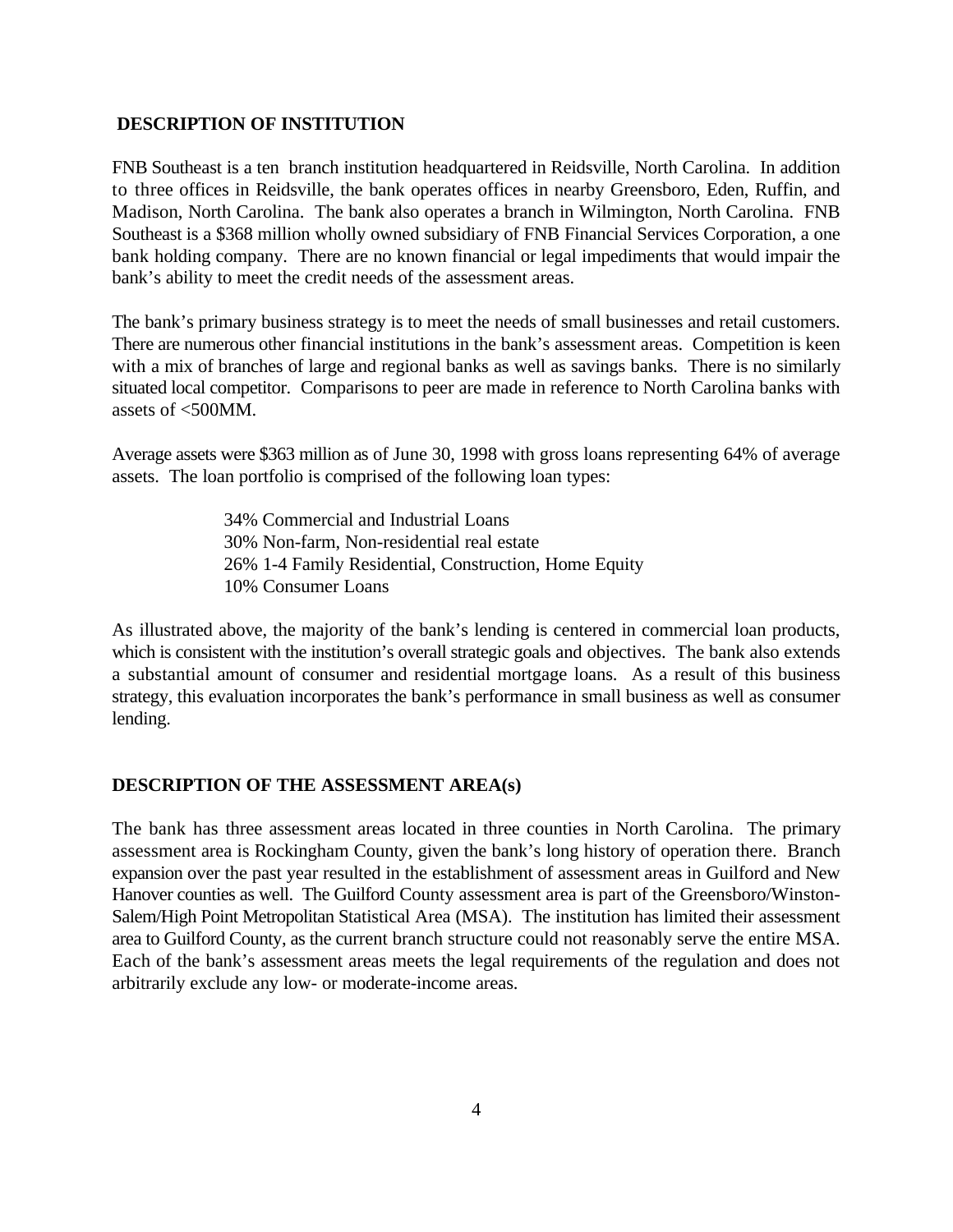# **Assessment Area (1) - Rockingham County**

This assessment area includes each of the cities within the county. Of the 16 census tracts in the county, there are no low- or moderate- income census tracts. There are 10 middle- income tracts which represent 62% of the total number of census tracts, and 6 upper- income census tracts which represent the remaining 38%. Lending to borrowers of different incomes was evaluated based on the HUD 1998 Statewide Non-Metro median family income of \$36,100. In Rockingham County, manufacturing leads the economy with 42% of the employment distribution, while finance, insurance, and real estate make up the next largest portion at 15%, respectively.

# **Assessment Area (2) - Greensboro/High Point/Winston-Salem MSA - Guilford County**

This assessment area includes all 94 census tracts in Guilford County. There are 4 low- income census tracts which represent 4% of the total number of census tracts, and 21 moderate- income census tracts which represent 22% of the total number of census tracts. There are 43 middle- income census tracts which represent 46% of the total number of census tracts, and 26 upper- income census tracts which represent the remaining 28%. Lending to borrowers of different incomes was evaluated on the basis of the 1998 HUD MSA median family income of \$45,500. The Guilford County economy is well diversified. Services make up the largest portion of the county employment distribution at 25%, while manufacturing and retail make up 21% and 18%, respectively.

# **Assessment Area (3) - Wilmington, NC MSA - New Hanover County**

This assessment area includes the City of Wilmington and all of New Hanover County. The county is located on the North Carolina coast and the economy is reliant on tourism and state ports. There are 31 census tracts in the county. There are 4 low- income census tracts which represent 13% of the total number of census tracts, and 7 moderate- income census tracts which represent 23% of the total number of census tracts. There are 9 middle- income census tracts which represent 29% of the total number of tracts, and 9 upper- income census tracts which represent the remaining 29%. There are also 2 unclassified census tracts which represent the remianing 6%. Lending to borrowers of different incomes was based on the 1998 HUD MSA median family income of \$41,300.

# **CONCLUSIONS WITH RESPECT TO PERFORMANCE CRITERIA:**

# **Loan to Deposit Ratio**

The institution's average loan-to-deposit ratio of 78% is reasonable. The bank's ratio is consistent with the 79% average of North Carolina banks with total assets under \$500MM. There is no similarly situated institution in the local market. Competition is provided by branches of large and regional banks as well as savings banks which all have different asset structures.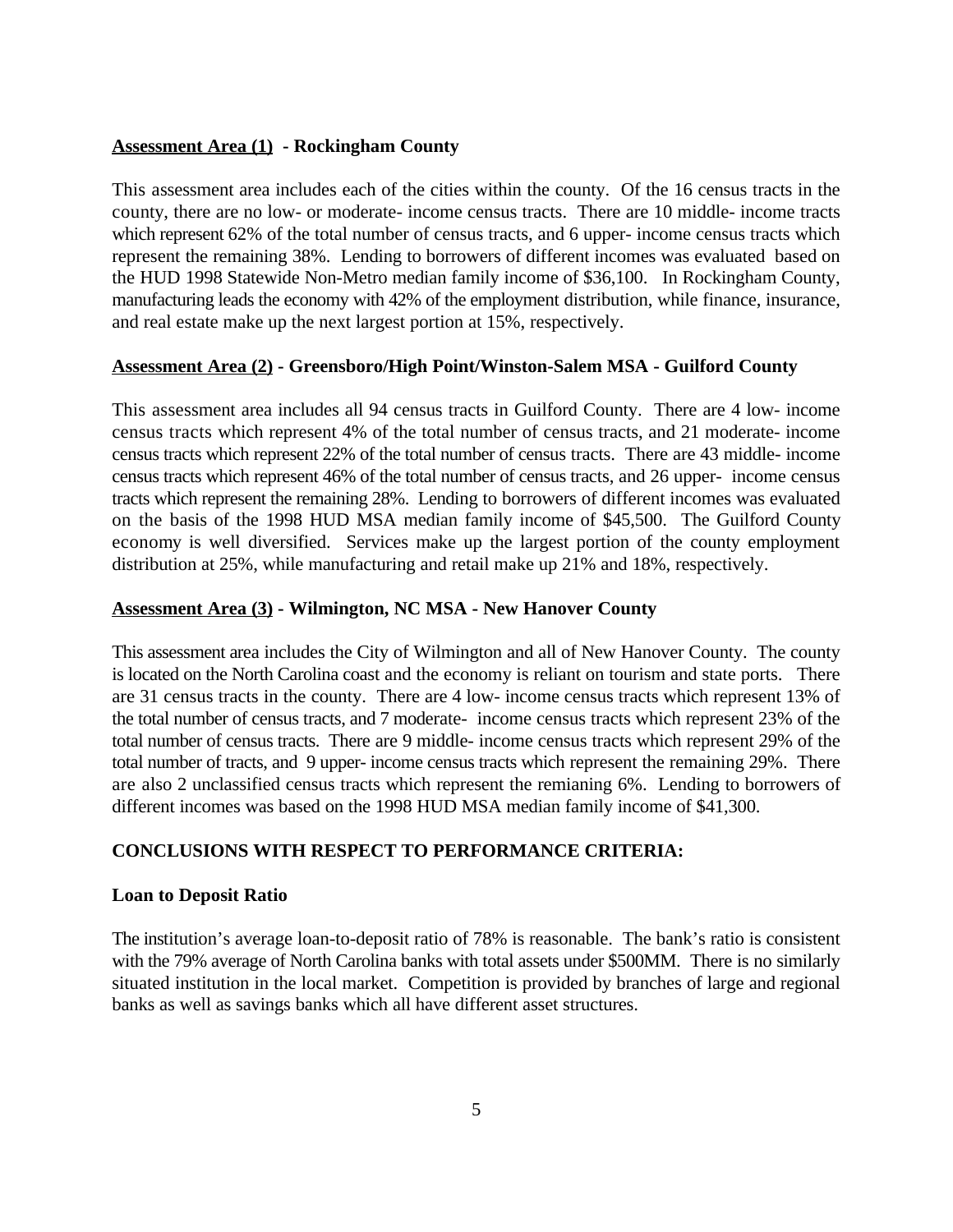#### **Lending in the Assessment Area**

A substantial majority of the bank's lending is within its defined assessment area. Based on a review of the bank's lending patterns using HMDA loans originated in the 1st & 2nd quarters of 1998, we determined 90% of the number volume and 88% of the dollar volume of loans were originated within the assessment area. The HMDA data includes all home purchases, refinance, and home improvement loans. Given the bank's business strategy also includes meeting the needs of small businesses, we also reviewed commercial loans originated for the same period and determined 92% of the number volume and 80% of the dollar volume of loans were originated within the assessment area.

We also reviewed a sample of all loans originated October 1, 1996 through June 30, 1998 to evaluate the bank's penetration within each assessment area. We found the bank attained reasonable penetration in each of the three assessment areas. The bank extended loans in all census tracts in Rockingham County. The bank penetrated 76 of the 94 census tracts in Guilford County and 27 of the 29 census tracts in New Hanover County.

# **Lending to Borrowers of Different Incomes and Businesses of Different Sizes**

We found the institutions lending to borrowers of different incomes reasonable. The bank's distribution of loans among borrowers of different incomes is consistent with the demographic data in Rockingham County. While performance in Guilford and New Hanover counties was below demographic statistics, the bank's performance is reasonable given the institution entered those markets in May 1997 and March 1997, respectively. This analysis was based on a loan sample which included all consumer loans originated in the month of June 1998. The specific lending data for each assessment area is detailed below.

# **Assessment Area (1) - Rockingham County**

Demographic data for the county indicates 16% of families in the assessment area are low income families and 16% are moderate income families. Middle and upper income families represent 23% and 45%, respectively. As depicted in the following chart, the bank's lending performance is consistent with the area demographics.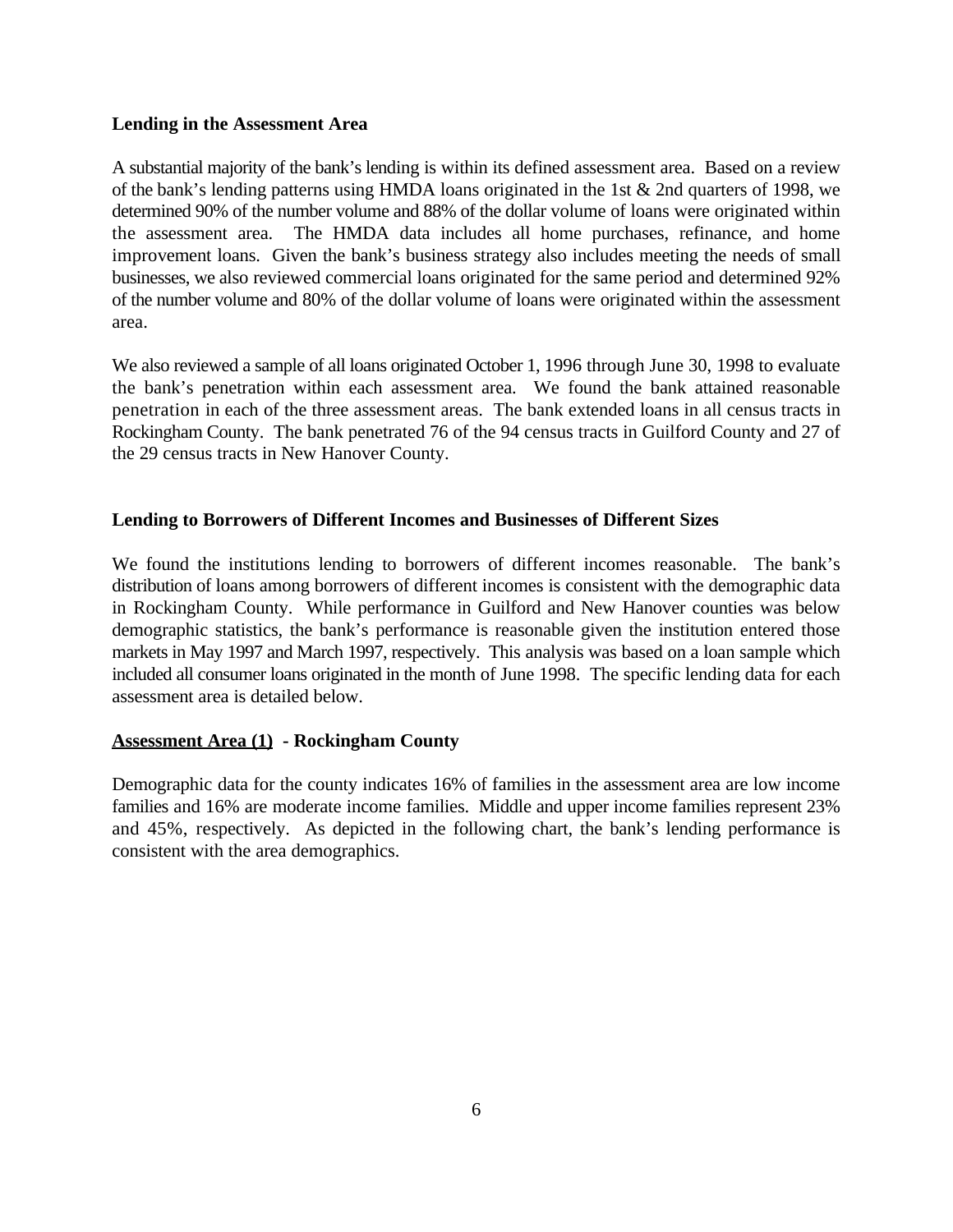| <b>Originations within Rockingham County</b><br><b>To Borrowers of Different Incomes</b> |    |     |         |     |  |  |
|------------------------------------------------------------------------------------------|----|-----|---------|-----|--|--|
| % of Orig<br>\$ of Loans<br>% of Orig<br># of Loans<br><b>Income</b><br>Category         |    |     |         |     |  |  |
| Low                                                                                      | 33 | 17% | 114,738 | 9%  |  |  |
| <b>Moderate</b>                                                                          | 33 | 17% | 210,070 | 16% |  |  |
| <b>Middle</b>                                                                            | 51 | 27% | 297,572 | 22% |  |  |
| <b>Upper</b>                                                                             | 74 | 39% | 714,428 | 53% |  |  |

#### **Assessment Area (2) - Greensboro/High Point/Winston-Salem MSA - Guilford County**

The demographic data for Guilford County indicates 18% of families in the assessment area are lowincome families and 17% are moderate- income families. Middle and upper- income families represent 23% and 42%, respectively. The bank's level of lending to borrowers of different incomes is reasonable considering the bank entered this market in May 1997.

| <b>Originations within Guilford County</b><br><b>To Borrowers of Different Incomes</b> |                             |     |         |     |  |  |  |
|----------------------------------------------------------------------------------------|-----------------------------|-----|---------|-----|--|--|--|
| % of Orig<br>\$ of Loans<br># of Loans<br>% of Orig<br><b>Income</b><br>Category       |                             |     |         |     |  |  |  |
| Low                                                                                    | $\mathcal{D}_{\mathcal{L}}$ | 14% | 8,175   | 5%  |  |  |  |
| Moderate                                                                               |                             | 0%  | 0       | 0%  |  |  |  |
| <b>Middle</b>                                                                          |                             | 50% | 107,278 | 64% |  |  |  |
| Upper                                                                                  |                             | 36% | 51,161  | 31% |  |  |  |

#### **Assessment Area (3) - Wilmington, NC MSA - New Hanover County**

The demographic data for New Hanover County indicates 19% of families in the MSA are lowincome families and 16% are moderate- income families. Middle and upper- income families are 22% and 43%, respectively. The bank's loan distribution among borrowers of different incomes is reasonable given the bank entered this market in March 1997.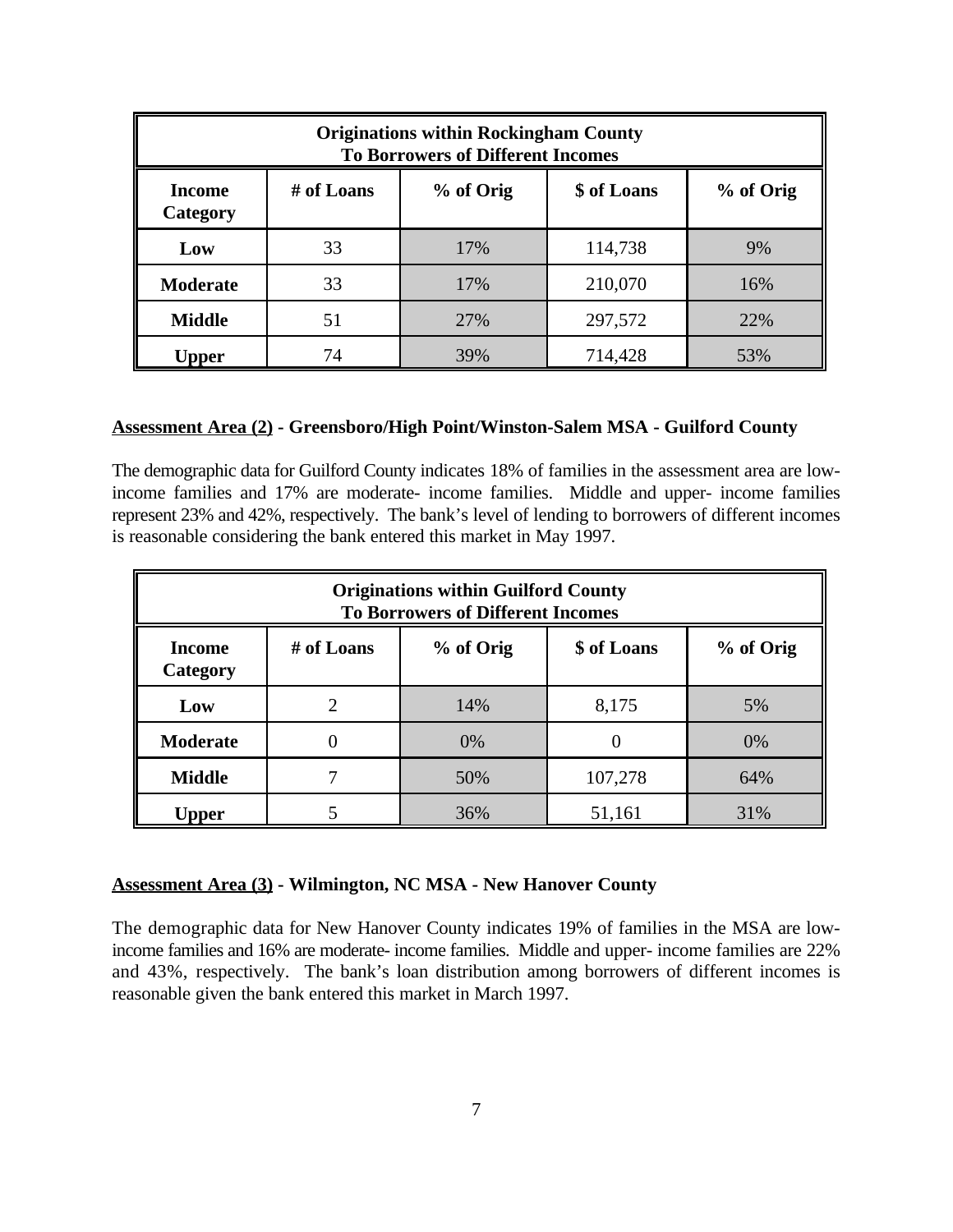| <b>Originations within New Hanover County</b><br><b>To Borrowers of Different Incomes</b> |   |     |        |     |  |  |
|-------------------------------------------------------------------------------------------|---|-----|--------|-----|--|--|
| % of Orig<br>\$ of Loans<br>% of Orig<br># of Loans<br><b>Income</b><br>Category          |   |     |        |     |  |  |
| Low                                                                                       |   | 11% | 18,000 | 16% |  |  |
| <b>Moderate</b>                                                                           |   | 11% | 6,890  | 6%  |  |  |
| <b>Middle</b>                                                                             | 2 | 22% | 45,150 | 39% |  |  |
| Upper                                                                                     |   | 56% | 45,179 | 39% |  |  |

#### **Lending to businesses of different sizes**

The institution's distribution of lending also reflects reasonable penetration among businesses of different sizes. A review of commercial loans originated during the 1st & 2nd quarters of 1998 was performed to determine the bank's distribution of lending to small businesses. Small businesses are defined as companies with less than \$1 million in annual revenues. A summary of findings is provided in the following chart:

| <b>Small Business Originations</b> |                               |                                   |                                 |                                  |                                 |  |
|------------------------------------|-------------------------------|-----------------------------------|---------------------------------|----------------------------------|---------------------------------|--|
| $#$ Cml<br><b>Originations</b>     | \$ Cml<br><b>Originations</b> | $# Sm$ Bus<br><b>Originations</b> | % of Cml<br><b>Originations</b> | \$ Sm Bus<br><b>Originations</b> | % of Cml<br><b>Originations</b> |  |
| 201                                | \$32,500,871                  | 138                               | 69%                             | \$8,006,000                      | 25%                             |  |

Small business loans of \$100,000 or less make up a substantial portion of the bank's commercial portfolio. Out of 201 originations to small businesses within the assessment areas, 183 loans were originated at or below \$100,000. The chart below details the distribution of small business loans of various sizes within the assessment areas.

|                                                    | <b>Small Business Loan</b><br>Originations during the first six months 1998 |                        |                        |                                                                                               |    |           |     |                               |                        |                               |     |
|----------------------------------------------------|-----------------------------------------------------------------------------|------------------------|------------------------|-----------------------------------------------------------------------------------------------|----|-----------|-----|-------------------------------|------------------------|-------------------------------|-----|
| $100,001 - 250,000$<br>$\leq$ =100,000<br>>250,000 |                                                                             |                        |                        |                                                                                               |    |           |     |                               |                        |                               |     |
| #                                                  | $\frac{6}{6}$<br><b>Total</b>                                               | Orig<br><b>Balance</b> | $\frac{0}{0}$<br>Total | #<br>$\frac{0}{0}$<br>$\frac{6}{9}$<br>Orig<br><b>Total</b><br><b>Total</b><br><b>Balance</b> |    |           | #   | $\frac{6}{9}$<br><b>Total</b> | Orig<br><b>Balance</b> | $\frac{6}{6}$<br><b>Total</b> |     |
| 183                                                | 91%                                                                         | 2,977,000              | 37%                    | 11                                                                                            | 6% | 1,694,000 | 21% |                               | 4%                     | 3,335,000                     | 42% |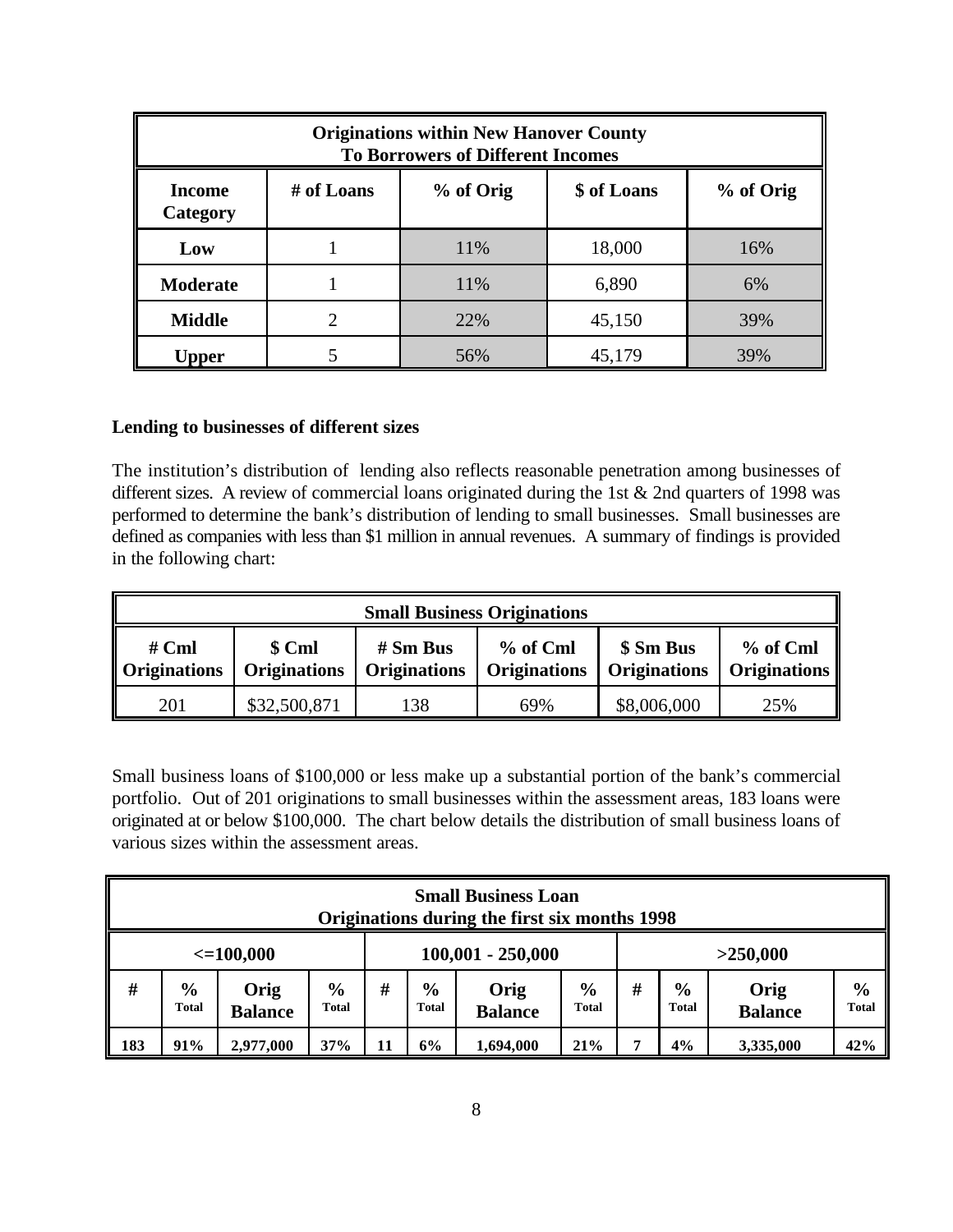# **Geographic Distribution of Loans**

The distribution of consumer loans within the assessment area is reasonable. This analysis was based on a review of consumer loans originated October 1, 1996 - June 30, 1998. The following tables demonstrate the bank's satisfactory penetration throughout the assessment area. Our consumer loan analysis does not include a review of the distribution of loans in Assessment Area (1) - Rockingham County as there are no low- or moderate- income census tracts in the county.

| <b>Originations within Guilford County</b><br>For the Period 10/1/96 - 6/30/98         |     |       |        |        |  |  |  |
|----------------------------------------------------------------------------------------|-----|-------|--------|--------|--|--|--|
| <b>Census Tracts</b><br>\$ of Loans<br>% of Orig<br># of Loans<br>% of Orig<br>(000's) |     |       |        |        |  |  |  |
| Low                                                                                    |     | $1\%$ | 45     | $<$ 1% |  |  |  |
| <b>Moderate</b>                                                                        | 50  | 7%    | 2,456  | 13%    |  |  |  |
| <b>Middle</b>                                                                          | 443 | 60%   | 10,613 | 58%    |  |  |  |
| Upper                                                                                  | 240 | 32%   | 5,171  | 28%    |  |  |  |

# **Assessment Area (2) - Greensboro/High Point/Winston-Salem MSA - Guilford County**

This performance is reasonably consistent with the demographic data outlined in the description of the assessment area. The bank's geographic distribution of loans is reasonable given the bank entered this market in May 1997.

# **Assessment Area (3) - Wilmington, NC MSA - New Hanover County**

| <b>Originations within New Hanover County</b><br>Wilmington, NC - MSA<br>For the Period 10/1/96 - 6/30/98 |     |     |        |     |  |  |  |
|-----------------------------------------------------------------------------------------------------------|-----|-----|--------|-----|--|--|--|
| <b>Census Tracts</b><br># of Loans<br>% of Orig<br>\$ of Loans<br>% of Orig<br>(000's)                    |     |     |        |     |  |  |  |
| Low                                                                                                       | 32  | 5%  | 2,789  | 9%  |  |  |  |
| <b>Moderate</b>                                                                                           | 44  | 6%  | 926    | 3%  |  |  |  |
| <b>Middle</b>                                                                                             | 314 | 43% | 6,859  | 21% |  |  |  |
| Upper                                                                                                     | 335 | 46% | 21,497 | 67% |  |  |  |